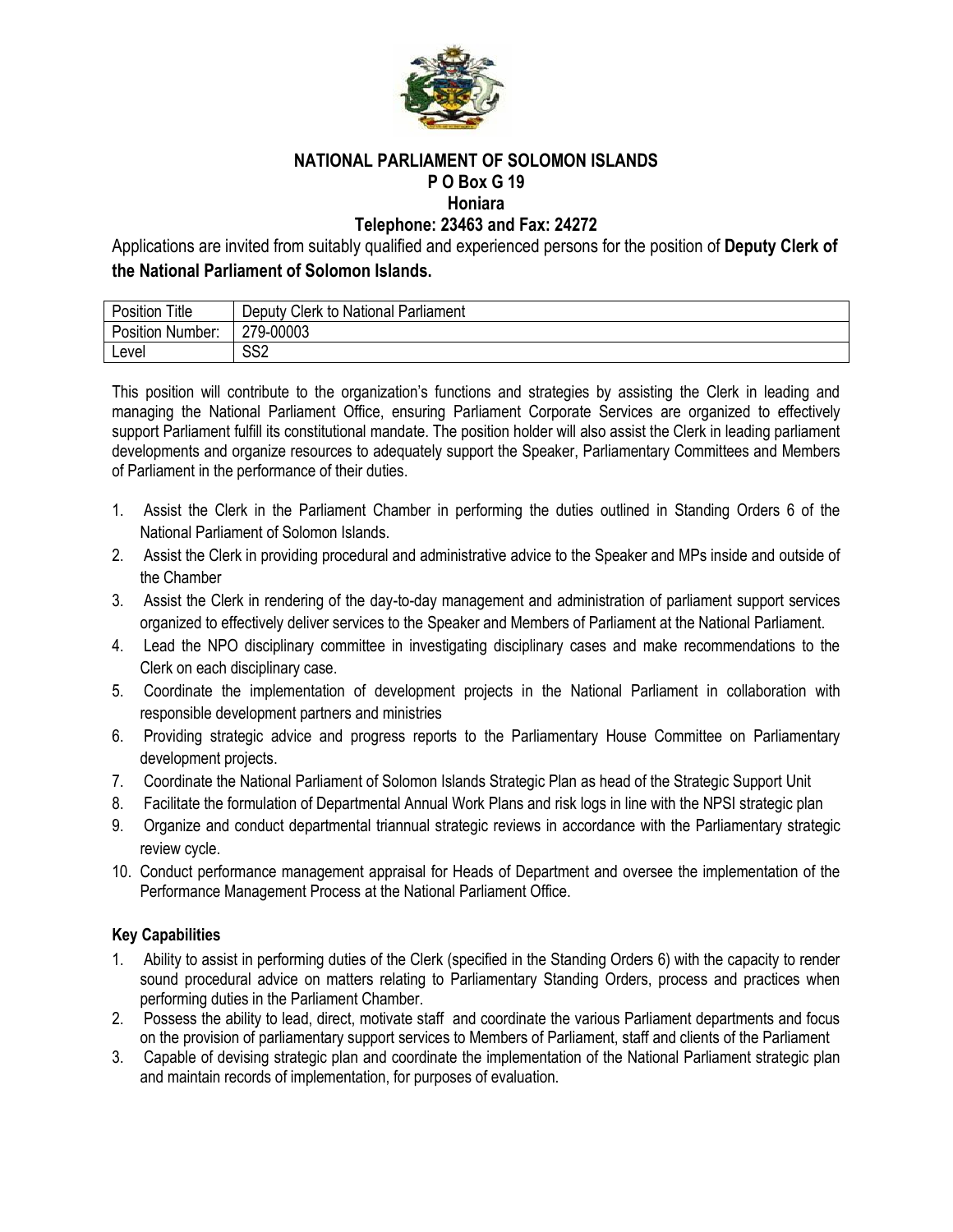- 4. Has the ability to produce development budget bids, execute development plan and coordinate stakeholders involve in Parliament development projects ensuring the yearly development project budget target are achieved within yearly time frame and within budget.
- 5. Posses the ability to work independently and interpedently and able to meet tight deadlines.
- 6. Flexibility and adaptability to meet a range of different tasks and to work extra hours to meet deadlines.
- 7. High standards of integrity and the ability to handle confidential matters and remain apolitical.

### **Qualification:**

1. A Bachelors degree in Management/Finance/Public Administration and/or has four or more years of working experience in a Parliamentary environment

### **Experience:**

- 1. Four or more years of performing leadership and administrative work and familiarity with Parliamentary practices and procedures.
- 2. Four or more years of work experience in strategic planning, implementation, and corporate planning and management.
- 3. Possess years of experience in coordinating development projects in accordance with the government budget system.

### **Knowledge:**

- 1. Knowledgeable in Parliamentary Procedures, Processes and Practices
- 2. Well versed with the Public Service procedures, processes and regulations including financial laws, procedures and processes.
- 3. Ability to understand and comply with the public service Code of Conduct and follow all other laws, policies and procedures which relate to the improving gender equality and creating safer workplaces.

#### **Skills and ability:**

- 1. Ability to put together development budget bids using the government budget system and templates.
- 2. Excellent IT skills and knowledge of using a range of Microsoft Office applications.
- 3. Excellent written and oral communications skills.
- 4. Excellent organizational skills.

#### **The selection Criteria will be based on the candidate's abilities to meet the following:**

- 1. Key capabilities expressed in the job description
- 2. Minimum required qualification
- 3. Required number of years of work experience
- 4. Knowledge of Parliamentary process, procedures and practices as well as knowledge in the Public Service processes and regulations
- 5. Technical skills required of the job as expressed in the job description and generic skills and abilities in ICT, communication, planning and organizing.

## **Important notes for interested candidates**: **Closing date for Applications**: COB **Tuesday 31 March 2016**

*RS Form 6* and the detailed *Job Description* for the position are available and can be obtained from the National Parliament at Vavaya Ridge and related information is accessible via the Parliament website: [www.parliament.gov.sb](http://www.parliament.gov.sb/)